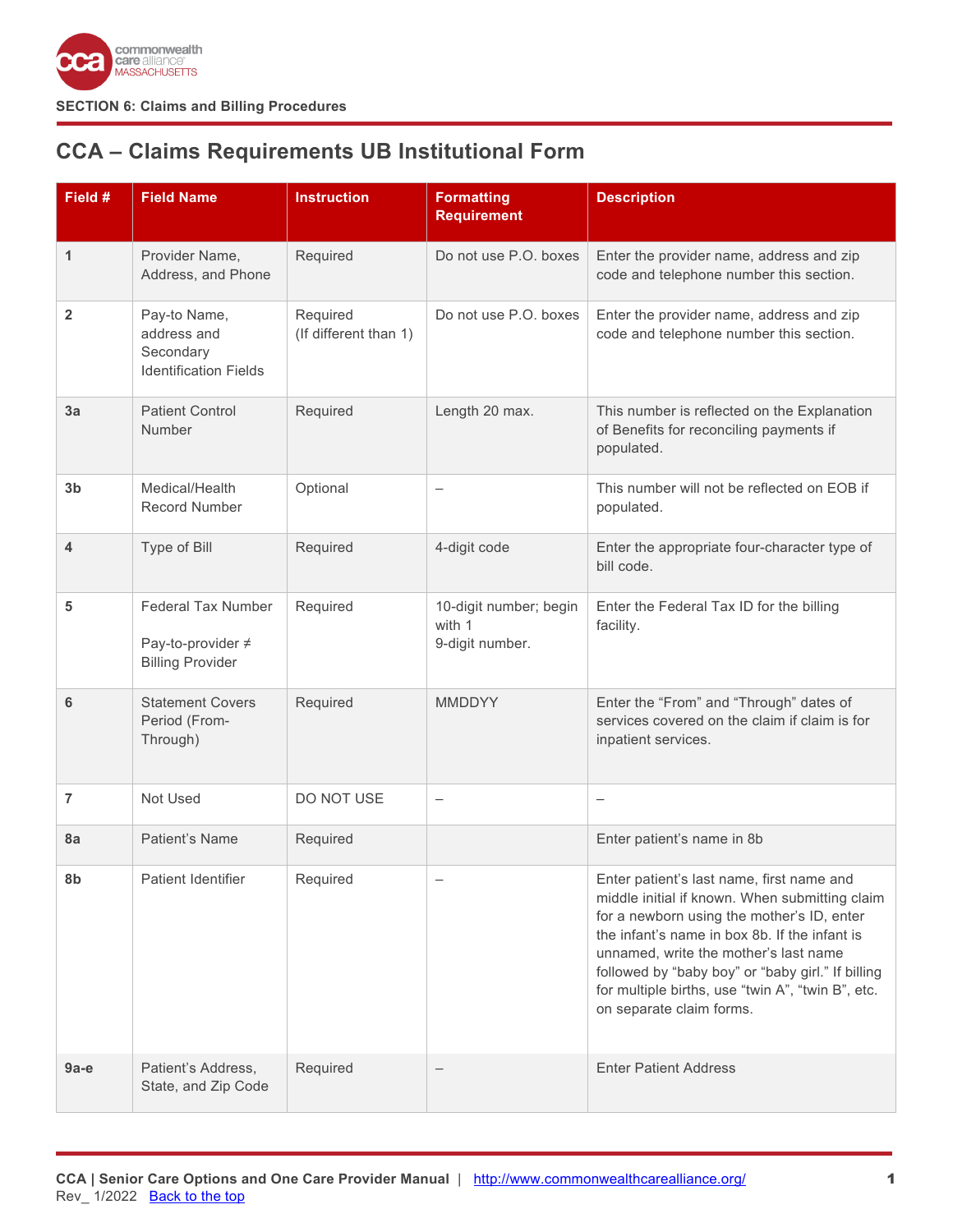

| Field # | <b>Field Name</b>                                            | <b>Instruction</b>          | <b>Formatting</b><br><b>Requirement</b>    | <b>Description</b>                                                                                                                                                                                                                                                                                                                                                                                                                                                                                                                                                                                                                                                                                                                                                                                                                                                                  |
|---------|--------------------------------------------------------------|-----------------------------|--------------------------------------------|-------------------------------------------------------------------------------------------------------------------------------------------------------------------------------------------------------------------------------------------------------------------------------------------------------------------------------------------------------------------------------------------------------------------------------------------------------------------------------------------------------------------------------------------------------------------------------------------------------------------------------------------------------------------------------------------------------------------------------------------------------------------------------------------------------------------------------------------------------------------------------------|
| 10      | Patient's Date of<br><b>Birth</b>                            | Required                    | MMDDYYYY                                   | Enter the patient's date of birth in an eight-<br>digit format, Month, Date, Year<br>(MMDDYYYY) format.                                                                                                                                                                                                                                                                                                                                                                                                                                                                                                                                                                                                                                                                                                                                                                             |
| 11      | Patient's Sex                                                | Required                    | F or M or U                                | Use the capital letter "M" for male, or "F" for<br>female or "U" for unassigned.                                                                                                                                                                                                                                                                                                                                                                                                                                                                                                                                                                                                                                                                                                                                                                                                    |
| 12      | <b>Admission Date</b>                                        | Required<br>(if applicable) | <b>MMDDYY</b>                              | Enter in a six-digit format (MMDDYY), enter<br>the date of hospital admission.                                                                                                                                                                                                                                                                                                                                                                                                                                                                                                                                                                                                                                                                                                                                                                                                      |
| 13      | <b>Admission Hour</b>                                        | Required<br>(if applicable) | <b>Military Standard Time</b><br>$(00-23)$ | Enter hour of patient's admission.                                                                                                                                                                                                                                                                                                                                                                                                                                                                                                                                                                                                                                                                                                                                                                                                                                                  |
| 14      | Type of Admission                                            | Required                    | Single digit code: 1-9                     | Enter the numeric code indicating the<br>necessity for admission to the hospital. 1 -<br>Emergency 2 - Elective                                                                                                                                                                                                                                                                                                                                                                                                                                                                                                                                                                                                                                                                                                                                                                     |
| 15      | Source of Admission                                          | Required                    | Single code: 1-9; A-Z                      | If the patient was transferred from another<br>facility, enter the numeric code indicating the<br>source of transfer.<br>1 - Non-Healthcare Facility Point of Origin 2 -<br>Clinic 4 - Transfer from a Hospital (Different<br>Facility) 5 - Transfer from a Skilled Nursing<br>Facility (SNF) or Intermediate Care Facility<br>(ICF) 6 - Transfer from Another Healthcare<br>Facility 7 - Emergency Room 8 - Court/Law<br>Enforcement 9 - Information Not Available B -<br>Transfer from Another Healthcare Facility C -<br>Readmission to the same Home Health<br>Agency D - Transfer from one distinct unit of<br>the hospital to another distinct unit of the<br>same hospital resulting in a separate claim to<br>the payer E - Transfer from Ambulatory<br>Surgery Center F - Transfer from Hospice<br>and is under a hospice plan of care or<br>enrolled in a hospice program |
| 16      | Discharge Hour                                               | Required<br>(if applicable) | Military Standard Time<br>$(00-23)$        | Enter the discharge hour. For Inpatient only.                                                                                                                                                                                                                                                                                                                                                                                                                                                                                                                                                                                                                                                                                                                                                                                                                                       |
| 17      | <b>Patient Status</b>                                        | Required                    | $\qquad \qquad -$                          | <b>Enter Patient Discharge Status</b>                                                                                                                                                                                                                                                                                                                                                                                                                                                                                                                                                                                                                                                                                                                                                                                                                                               |
| 18-28   | <b>Condition Codes If</b><br>Applicable Type of<br>Admission | Required<br>(if applicable) |                                            | $\overline{\phantom{0}}$                                                                                                                                                                                                                                                                                                                                                                                                                                                                                                                                                                                                                                                                                                                                                                                                                                                            |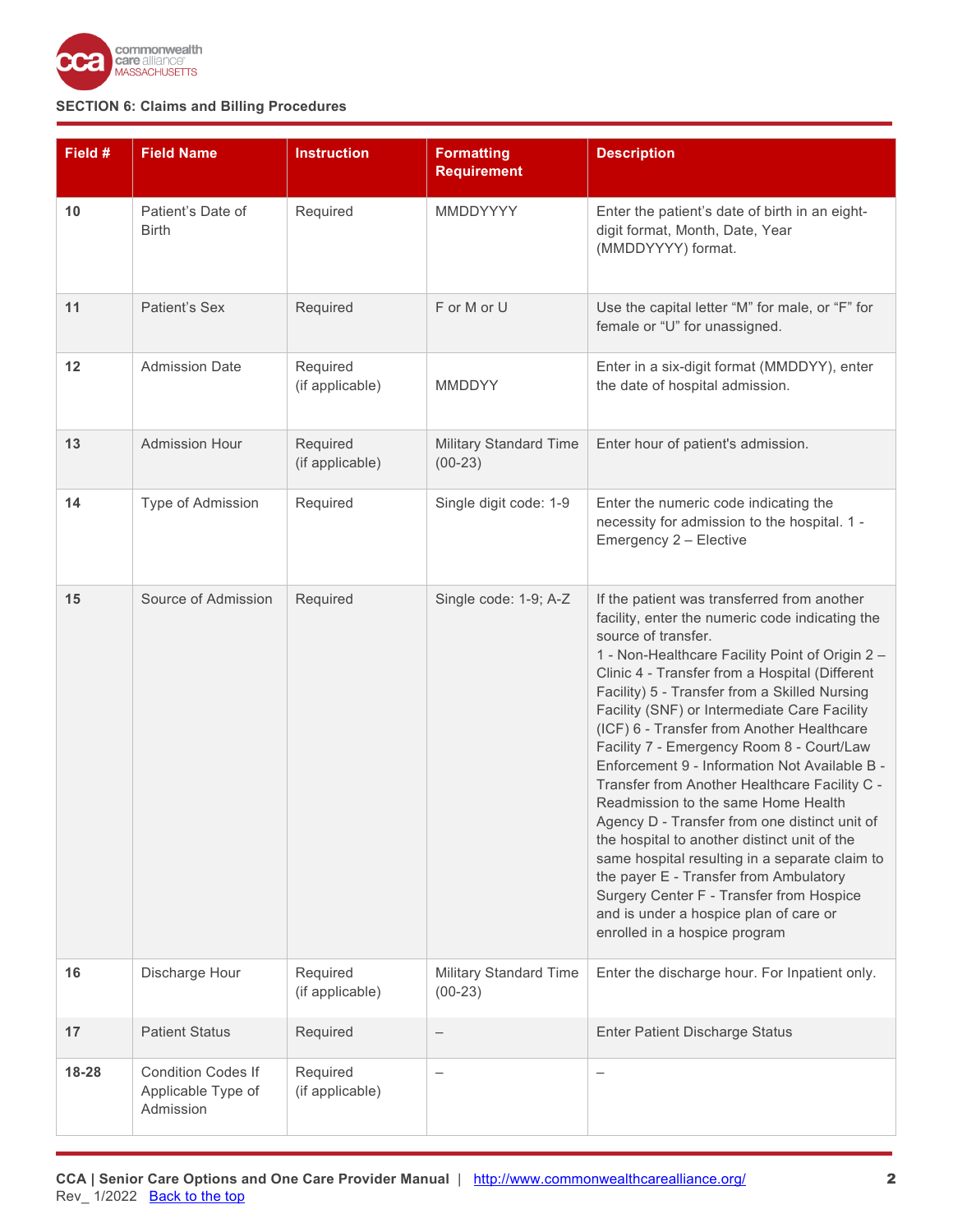

| Field #   | <b>Field Name</b>                         | <b>Instruction</b>          | <b>Formatting</b><br><b>Requirement</b> | <b>Description</b>                                                                                                                                                                                                                                                                                                                   |
|-----------|-------------------------------------------|-----------------------------|-----------------------------------------|--------------------------------------------------------------------------------------------------------------------------------------------------------------------------------------------------------------------------------------------------------------------------------------------------------------------------------------|
| 29        | <b>Accident State</b>                     | Optional                    | 2-digit abbreviation                    | If visit or stay is related to an accident, enter<br>in which state accident occurred.                                                                                                                                                                                                                                               |
| 30        | Not Used                                  | DO NOT USE                  | $\qquad \qquad -$                       | $\overline{\phantom{0}}$                                                                                                                                                                                                                                                                                                             |
| $31 - 34$ | <b>Occurrence Codes</b><br>and Dates      | Required<br>(if applicable) | MMDDYYYY                                | Enter the codes and associated dates that<br>define the significant even related to the<br>claim. Occurrence Codes covered by SFHP:<br>01 - Auto Accident 02 - No Fault Insurance<br>Involvement - Including Auto Accident/Other<br>03 - Accident/Tort Liability 04 - Employment<br>Related 05 - Other Accident 06 - Crime<br>Victim |
| 35-36     | Occurrence Span<br><b>Codes and Dates</b> | Required<br>(if applicable) | MMDDYYYY                                | Enter Occurrence Span Codes and Dates                                                                                                                                                                                                                                                                                                |
| 37        | Not Used                                  | DO NOT USE                  | $\qquad \qquad -$                       | $\qquad \qquad -$                                                                                                                                                                                                                                                                                                                    |
| 38        | Responsible Party<br>Name and Address     | Required<br>(if applicable) |                                         | Enter the name and address of the party<br>responsible for payment if different from<br>name in box 50                                                                                                                                                                                                                               |
| $39 - 41$ | Value Codes and<br>Amounts                | Required<br>(if applicable) |                                         | <b>Enter Value Codes and Amounts</b>                                                                                                                                                                                                                                                                                                 |
| 42        | Revenue Code                              | Required                    | 4-digit code                            | Enter the four-digit revenue code for the<br>services provided, e.g. room and board,<br>obstetrics, etc.                                                                                                                                                                                                                             |
| 43        | <b>Revenue Description</b>                | Required<br>(if applicable) |                                         | Identify the description of the particular<br>revenue code in box 42 or HCPCS code in<br>box 44. Include NDC/UPN Codes here, when<br>applicable.                                                                                                                                                                                     |
| 44        | CPT/HCPCS only                            | Required<br>(if applicable) |                                         | Enter the applicable HCPCS codes and<br>modifiers. For outpatient billing do not bill a<br>combination of HCPCS and Revenue codes<br>on the same claim form. When billing for<br>professional services, use CMS 1500 form.                                                                                                           |
| 45        | <b>Service Dates</b>                      | Required                    | <b>MMDDYYYY</b>                         | Enter the service date in MMDDYY format for<br>outpatient billing.                                                                                                                                                                                                                                                                   |
| 46        | Units of Service                          | Required                    | $\overline{\phantom{0}}$                | Enter the actual number of times a single<br>procedure or item was performed or provided<br>for the date of service.                                                                                                                                                                                                                 |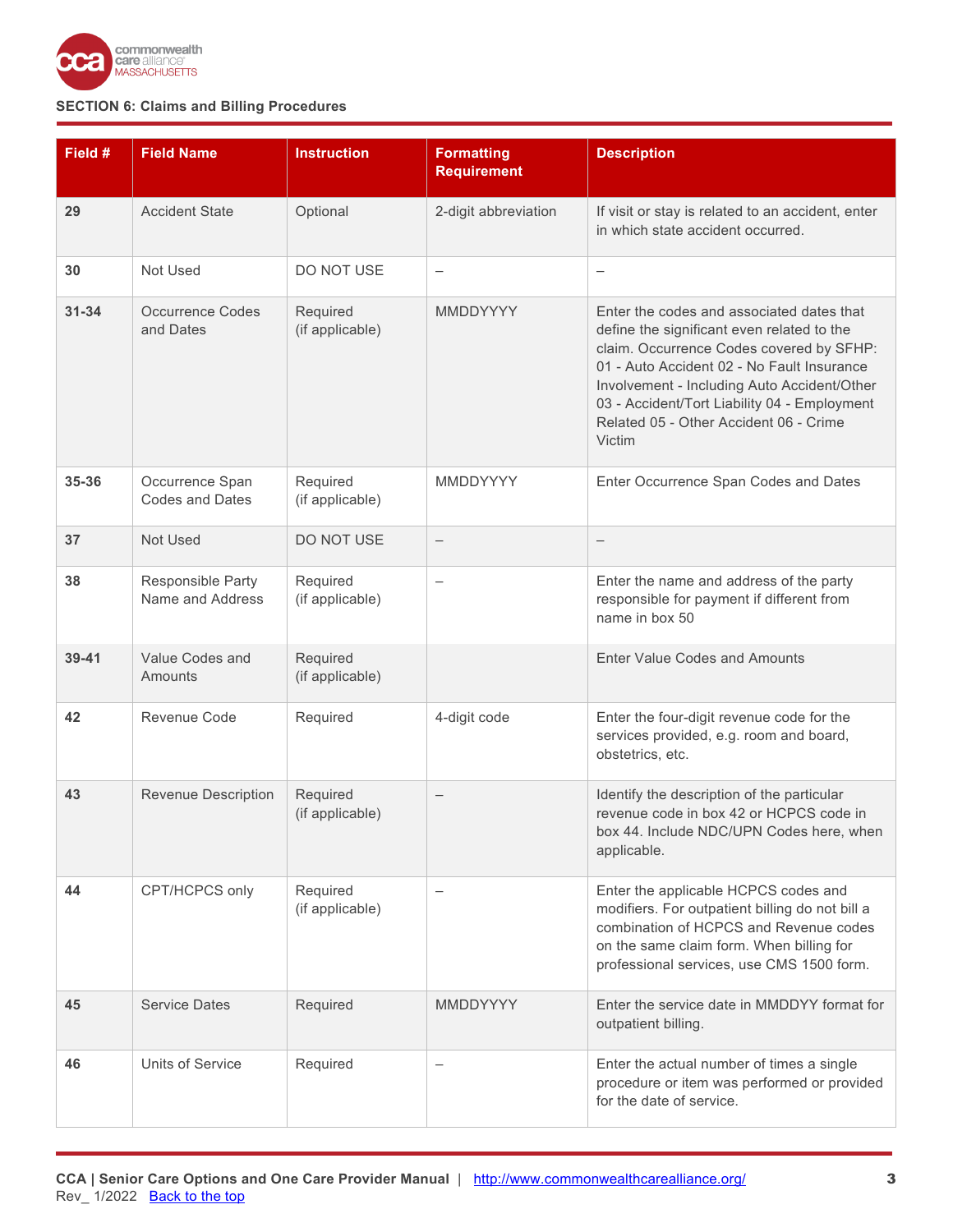

| Field # | <b>Field Name</b>                                           | <b>Instruction</b> | <b>Formatting</b><br><b>Requirement</b> | <b>Description</b>                                                                                                    |
|---------|-------------------------------------------------------------|--------------------|-----------------------------------------|-----------------------------------------------------------------------------------------------------------------------|
| 47      | <b>Total Charges</b>                                        | Required           | $\qquad \qquad -$                       | Enter Total Charges (By Rev. Code)                                                                                    |
| 48      | Non-covered<br>Charges                                      | Optional           | $\qquad \qquad -$                       | <b>Enter Non-Covered Charges</b>                                                                                      |
| n/a     | <b>Creation Date</b>                                        | Required           | $\qquad \qquad -$                       | —                                                                                                                     |
| n/a     | Totals                                                      | Required           | $\qquad \qquad -$                       | $\overline{\phantom{0}}$                                                                                              |
| 49      | Not Used                                                    | DO NOT USE         | $\qquad \qquad -$                       |                                                                                                                       |
| $50a-c$ | Payer Name                                                  | Required           | $\qquad \qquad -$                       | $\qquad \qquad -$                                                                                                     |
| $51a-c$ | National Health Plan<br>Identifier                          | Optional           | $\qquad \qquad -$                       | Enter Health Plan ID                                                                                                  |
| $52a-c$ | Release of<br>Information<br>Certification Indicator        | Required           | $\qquad \qquad -$                       | Check Yes or No                                                                                                       |
| $53a-c$ | Assignment of<br><b>Benefits Certification</b><br>Indicator | Required           | $\qquad \qquad -$                       | Check Yes or No                                                                                                       |
| $54a-c$ | <b>Prior Payments</b>                                       | Optional           | -                                       | Enter any prior payments received from Other<br>Coverage in full dollar amount.                                       |
| $55a-c$ | <b>Estimated Amount</b>                                     | Optional           | $\qquad \qquad -$                       | <b>Enter Estimated Amount Due</b>                                                                                     |
| 56      | <b>National Provider ID</b><br>(NPI)                        | Required           | 10-digit number                         | Enter NPI number                                                                                                      |
| $57a-c$ | Other Provider ID                                           | Optional           | 10-digit number                         | <b>Enter Other Provider IDs</b>                                                                                       |
| 58a-c   | Insured's Name                                              | Required           | $\qquad \qquad -$                       | Enter the mother's name if billing for an infant<br>using the mother's ID. If any other<br>circumstance, leave blank. |
| 59а-с   | Patient's<br>Relationship to<br>Insured                     | Required           |                                         | Enter "03" (child) if billing for an infant using<br>the mother's Identification Number                               |
| $60a-c$ | Insured's Unique ID                                         | Required           | 9-digit character<br>9-digit number     | Enter the patient's 11-digit CCA ID number<br>as it appears in the member's ID card.                                  |
| $61a-c$ | Insurance Group<br>Name                                     | Optional           | $\qquad \qquad -$                       | <b>Enter Insured Group Name</b>                                                                                       |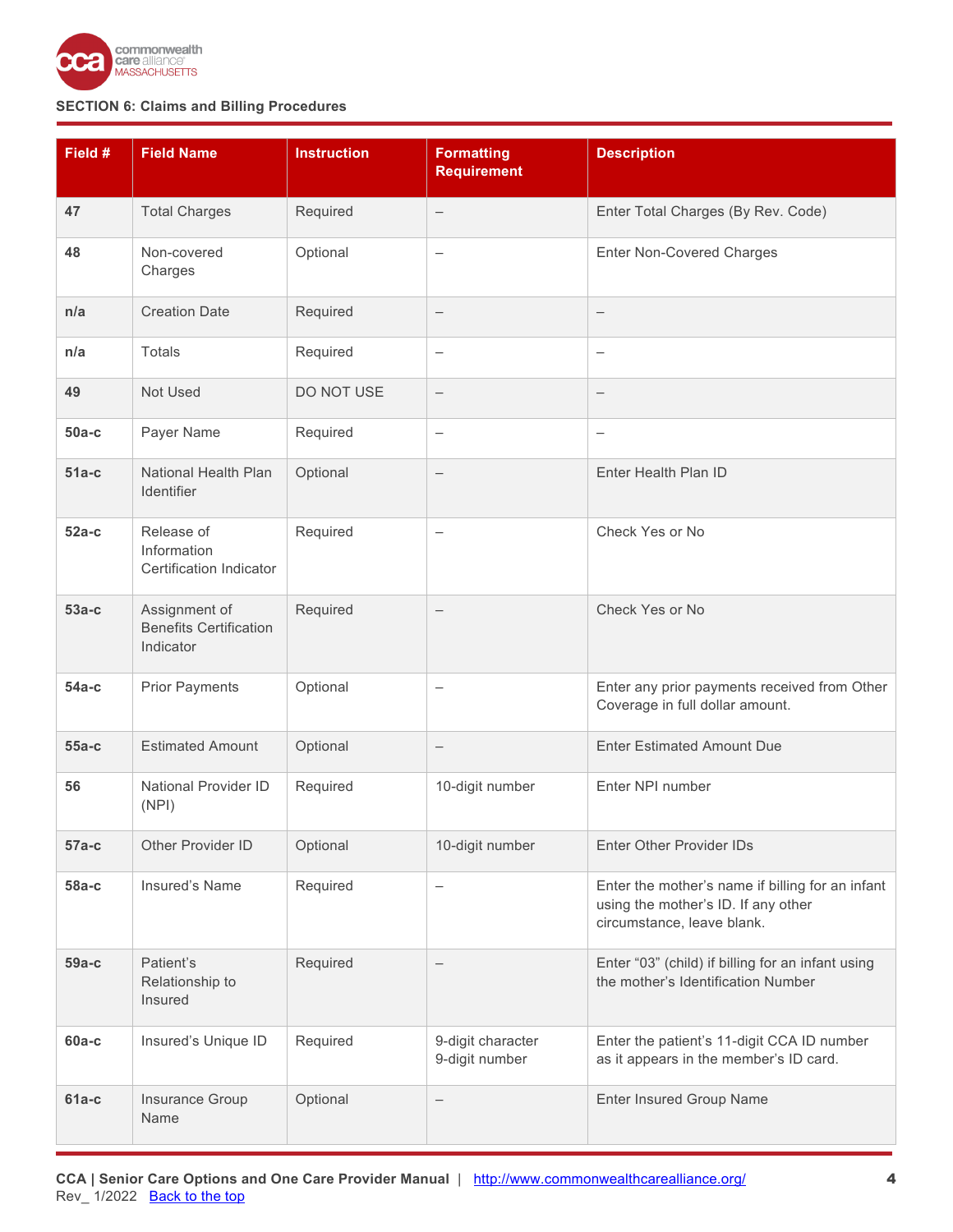

| Field #      | <b>Field Name</b>                                                     | <b>Instruction</b>                                          | <b>Formatting</b><br><b>Requirement</b> | <b>Description</b>                                                                                                                                                                                    |
|--------------|-----------------------------------------------------------------------|-------------------------------------------------------------|-----------------------------------------|-------------------------------------------------------------------------------------------------------------------------------------------------------------------------------------------------------|
| $62a-c$      | Insurance Group<br>Number                                             | Optional                                                    | $\overline{\phantom{0}}$                | Enter Insured Group Number                                                                                                                                                                            |
| $63a-c$      | Treatment<br><b>Authorization Code</b>                                | Optional                                                    | $\qquad \qquad -$                       | Enter any authorizations numbers in this<br>section. It is not necessary to attach a copy of<br>the authorization to the claim. Member<br>information from the authorization must<br>match the claim. |
| 64           | <b>Document Control</b><br>Number (DCN)                               | Required for<br>correction or<br>voiding of a claim<br>only |                                         | When the Type of Bill in box 4 ends in a 7 or<br>an 8 enter the Claim ID number of the claim<br>you are requesting to correct or void. This<br>can be found on your Remittance Advice                 |
| 65           | <b>Employer Name</b>                                                  | Optional                                                    | $\qquad \qquad -$                       | <b>Enter Employer Name</b>                                                                                                                                                                            |
| 66           | Diagnosis and<br>Procedure Code<br><b>Qualifier ICD</b><br>Indicator: | Required                                                    | 9-digit number OR<br>10-digit AN        | Enter:<br>9-ICD-9-CM Diagnosis<br>0-ICD-10-CM Diagnosis                                                                                                                                               |
| 67           | Principle Diagnosis<br>Code                                           | Required                                                    | 10-digit AN                             | Enter all letters and/or numbers of the ICD-9<br>CM code for the primary diagnosis including<br>the fourth and fifth digit if present                                                                 |
| 67A-Q        | <b>Other Diagnosis</b><br>Code (including POA<br>Codes)               | Required<br>(if applicable)                                 | 10-digit AN                             | Enter all letters and/or numbers of the<br>secondary ICD-9 CM code including fourth<br>and fifth digits if present. Do not enter a<br>decimal point when entering the code.                           |
| 68           | Not Used                                                              | DO NOT USE                                                  |                                         | $\qquad \qquad -$                                                                                                                                                                                     |
| 69           | <b>Admitting Diagnosis</b>                                            | Required<br>(if applicable)                                 | 10-digit AN                             | <b>Enter Admitting Diagnosis Code</b>                                                                                                                                                                 |
| <b>70A-C</b> | Patient's Reason for<br>Visit                                         | Required<br>(if applicable)                                 | 10-digit AN                             | Enter Patient's Reason for Visit Code                                                                                                                                                                 |
| 71           | <b>Prospective Payment</b><br>System (PPS) Code                       | Optional                                                    | —                                       | Enter PPS Code                                                                                                                                                                                        |
| 72           | External Cause of<br>Injury (ECI) Code                                | Optional                                                    | 10-digit AN                             | Enter External Cause of Injury Code                                                                                                                                                                   |
| 73           | Not Used                                                              | DO NOT USE                                                  | -                                       | $\qquad \qquad -$                                                                                                                                                                                     |